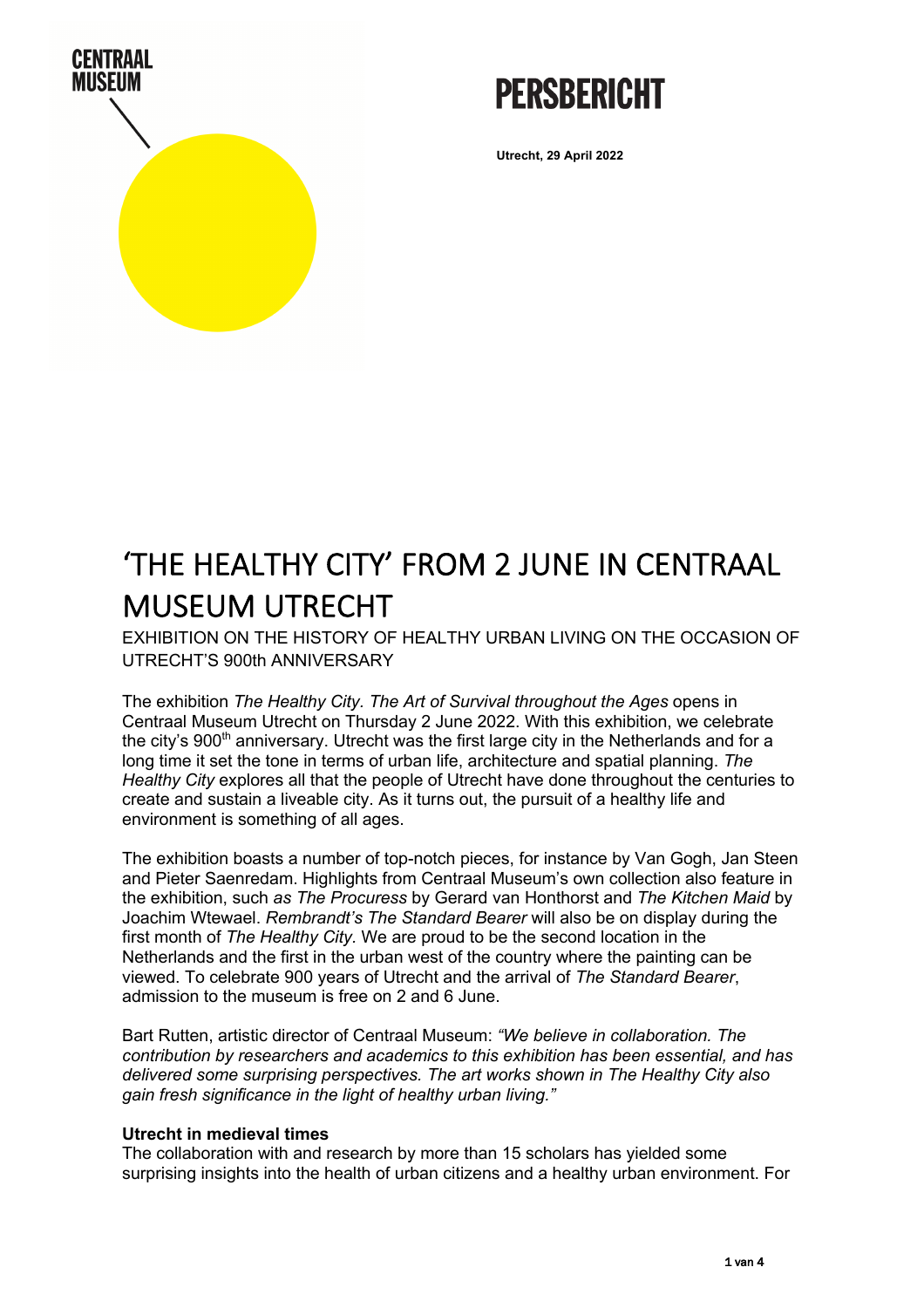

## **PERSBERICHT**

**Utrecht, 29 April 2022**

example, the medical doctrine expounded by the 2<sup>nd</sup> century Greek physician Galen of Pergamon, based on keeping a body in balance, was also applied to urban life for many centuries. It meant seeing the city as a body, requiring rest, circulation and fresh air as essential ingredients for health.

*The Healthy City* starts in the early Middle Ages (400), when Utrecht was still a village. Archaeological finds such as water wells and care products reveal that the people at the time were already concerned about health. People were relatively tall at the time, with 1.74 metres as the average height. This height was a sign of good health, and it would steadily decline over the ages, reaching a low point in the 19<sup>th</sup> century. It wasn't until the mid-20th century that people reattained a similar height.



*Isaac Ouwater, Utrecht Town Hall Bridge with Surroundings, 1779*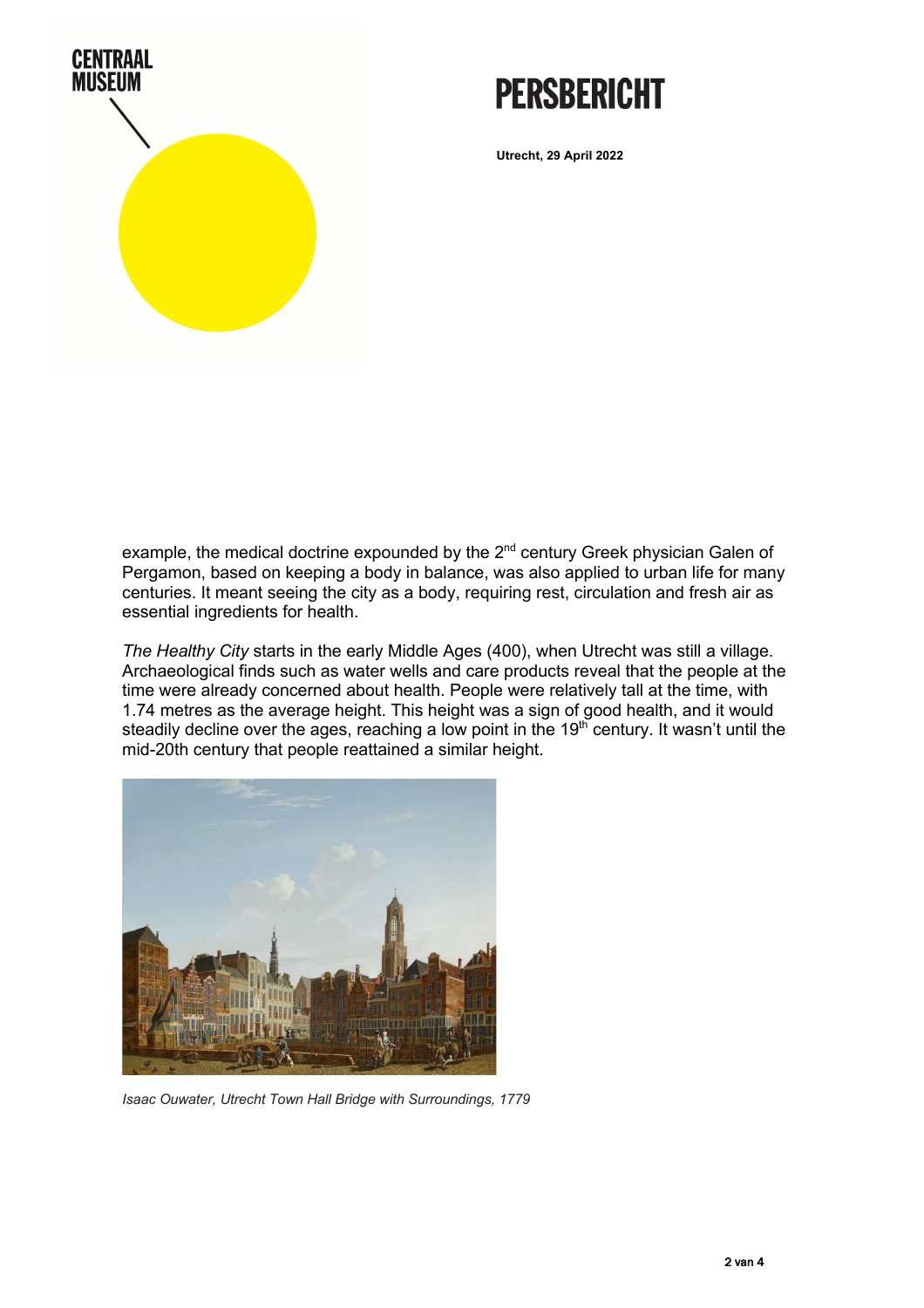

# **PFRSRFRICHT**

**Utrecht, 29 April 2022**

#### **Health in the city**

Utrecht was granted city rights in 1122. In this period, people believed in a proper balance between food, exercise and rest in order to remain healthy. The second exhibition room focuses on these various aspects of health, showing paintings and other works that address these themes. For instance, there is the wonderful late-medieval anonymous work *The Birth of Mary* from 1520, or the charming *A Mother Delousing her Child's Hair* by Pieter de Hooch from 1660. Jan Steen, on the other hand, liked to take the doctors and patients of the time to task, as his paintings *A Surgeon in his Workroom* (1675) and *The Tooth-Puller* (1651) show. Other paintings include city views by Joost Cornelisz Droochsloot, Pieter Saenredam and Isaac Ouwater, where the empty and tidy streets stand out.

The average health declined steadily after 1500, partly due to the growing social disparity in the city. With dark colours on the walls and a large black hearse, the third room paints a grim picture of the early  $19<sup>th</sup>$  century. It was a period where new diseases like cholera claimed countless victims. At the same time, pieces by Isaac Israëls, Bart van der Leck and Jan Sluyters depict the dawn of a new era, with improving health in many areas.

#### **The future of Utrecht**

Utrecht today is the outcome of all the people of Utrecht that lived before us. To give these people a face, the last room of the exhibition presents a large collection of portraits of both well-known and lesser known Utrecht citizens, from the middle ages until today. For instance, it includes a self-portrait by Joachim Wtewael as well as a photographic portrait of Dick Bruna by Erwin Olaf. This last room also addresses the question: what should we do to make Utrecht, and contemporary urban life, healthier and safer? To achieve a better balance? Answers are given in video's featuring, among others, the current mayor of Utrecht, Sharon Dijksma.

#### **Annex: John Akomfrah**

The Annex is the last room of the exhibition, where a contemporary artist is invited to reflect on the themes presented in the preceding exhibition rooms. Here, the work *Five Murmurations* by John Akomfrah has its European première. Akomfrah is recognised as